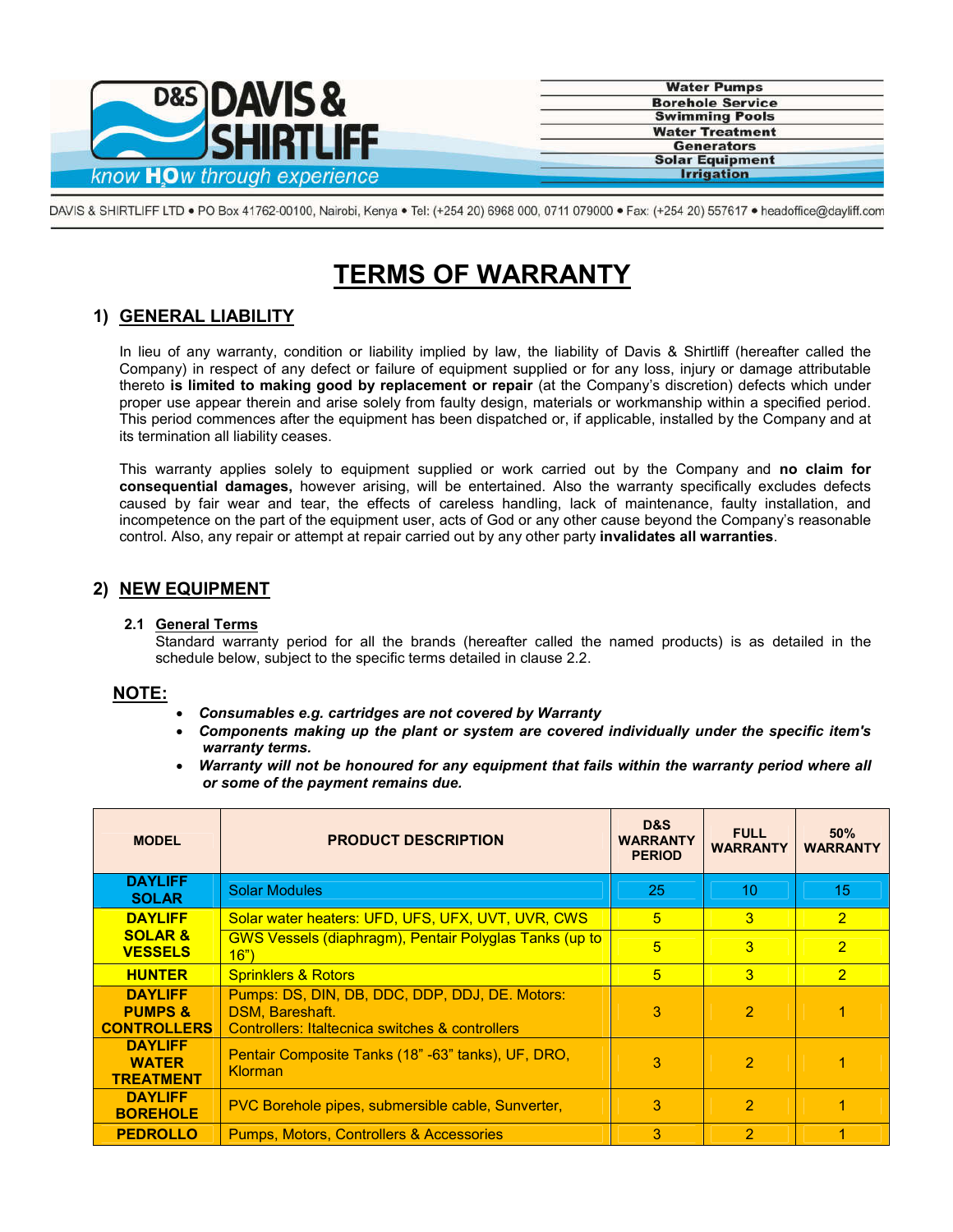| <b>DAB PUMPS</b>                                            | <b>Pumps &amp; Tesla Motors</b>                                                                                                      | 3              | 2              | $\overline{1}$ |
|-------------------------------------------------------------|--------------------------------------------------------------------------------------------------------------------------------------|----------------|----------------|----------------|
| <b>KOHLER</b>                                               | Engines: KD, KDI                                                                                                                     | 3              | $\overline{2}$ | $\overline{1}$ |
| <b>DAYLIFF</b><br>PUMPS,<br><b>CONTROLLERS</b><br>& VESSELS | Pumps: DDW, DDG, DDF, DDA, DSD, DMS, DDV, DQ,<br>DDPS, Sunflo (A, B, S, X), Sunflex Afridev, India MkII,<br>Moneymaker. Motors: DSD. | 2              | 1              | 1              |
|                                                             | Controllers: Trevitech, SCT/M, AVS, Dayliff pump<br>controller. Valves, fountain jets                                                | $\overline{2}$ | $\mathbf{1}$   | 1              |
|                                                             | Varem & GWS bladder type vessels                                                                                                     | $\overline{2}$ | 1              | 1              |
| <b>DAYLIFF POOL</b>                                         | Quality Pumps & Pool equipment, Suncommand, IPP<br>lights                                                                            | $\overline{2}$ | 1              | 1              |
|                                                             | Certikin & Midas Pool equipment, Aurel pumps, MPV                                                                                    | $\overline{2}$ | 1              | 1              |
| <b>DAYLIFF</b><br><b>GENERATORS</b>                         | DGK, DGY, DGC, DGJ                                                                                                                   | $\overline{2}$ | 1              | 1              |
| <b>DAYLIFF</b><br><b>WATER</b><br><b>TREATMENT</b>          | Dayliff & Atlas Filtri softeners & water treatment<br>equipment. Seko & Dosatron pumps, Mapro blowers                                | $\overline{2}$ | 1              | 1              |
| <b>DAYLIFF</b><br><b>SOLAR</b>                              | SMA, Opti & Victron Inverters & Charge Controllers,<br>Sungrid, Batteries, Lorentz pumps & controllers                               | $\overline{2}$ | 1              | 1              |
| <b>DAVEY</b>                                                | <b>All Pumps</b>                                                                                                                     | $\overline{2}$ | 1              | $\mathbf{1}$   |
| <b>GRUNDFOS</b>                                             | Pumps: SQ, SP, CR, CM, AP, UP, SE1, UPS.<br>Accessories: CUE, MP204, RSI                                                             | $\overline{2}$ | 1              | 1              |
| <b>HUNTER</b>                                               | <b>Controllers &amp; Timers</b>                                                                                                      | $\overline{2}$ | 1              | $\mathbf{1}$   |
| <b>DAYLIFF</b><br><b>PUMPS&amp;</b><br><b>GENERATORS</b>    | Engine Pumps: DC, DCT, DPW, DCX, DCI.<br>Generators: DG, DG-D, DGW                                                                   |                | 1              | 0              |
| <b>DAYLIFF</b>                                              | Solar lights, Izzy Inverters, Street lights                                                                                          | 1              | 1              | $\Omega$       |
|                                                             | Dow Membranes, Sita Purifiers & Lamps, Sosafe<br>products                                                                            |                | 1              | 0              |
|                                                             | Drytek, Express, Smart 2, Klemsan components                                                                                         | 1              | 1              | $\Omega$       |
|                                                             | Novasfer valves, Sensus meters, Dayliff meters                                                                                       |                |                |                |
| <b>GRUNDFOS</b>                                             | SP motors                                                                                                                            | 1              | 1              | $\Omega$       |
| <b>DAVEY</b>                                                | <b>Chlorinators and Meters</b>                                                                                                       |                |                | 0              |

# **2.2 Specific Terms**

The warranty on equipment installed by others is conditional upon the defective unit being promptly returned free to D&S workshop and collected thereafter when repaired. No element of site repair is included in the warranty and any site attendance costs will be payable in full at standard charge out rates.

# **3) CONTRIBUTORY WARRANTY**

If equipment failure occurs in the normal course of service having been competently installed and when operating within its specified duty limits, warranty will be provided as detailed in the table under section 2.1 above. For items falling under the section marked 'full warranty', D&S will repair or replace the failed equipment at no cost to the customer. Customers will however be required to make a 50% contribution for repair or replacement of all equipment failures outside this window but within the overall warranty period. Reference pricing is the prevailing Davis & Shirtliff Market price at the time of making the claim.

Exclusions and additional details: -

#### a) **PV Modules**

**Up to Ten years Conserverse Example 2 and Section** 1 Panel will be replaced **at no charge** based on quality issues Including Frame, Cable, and junction box.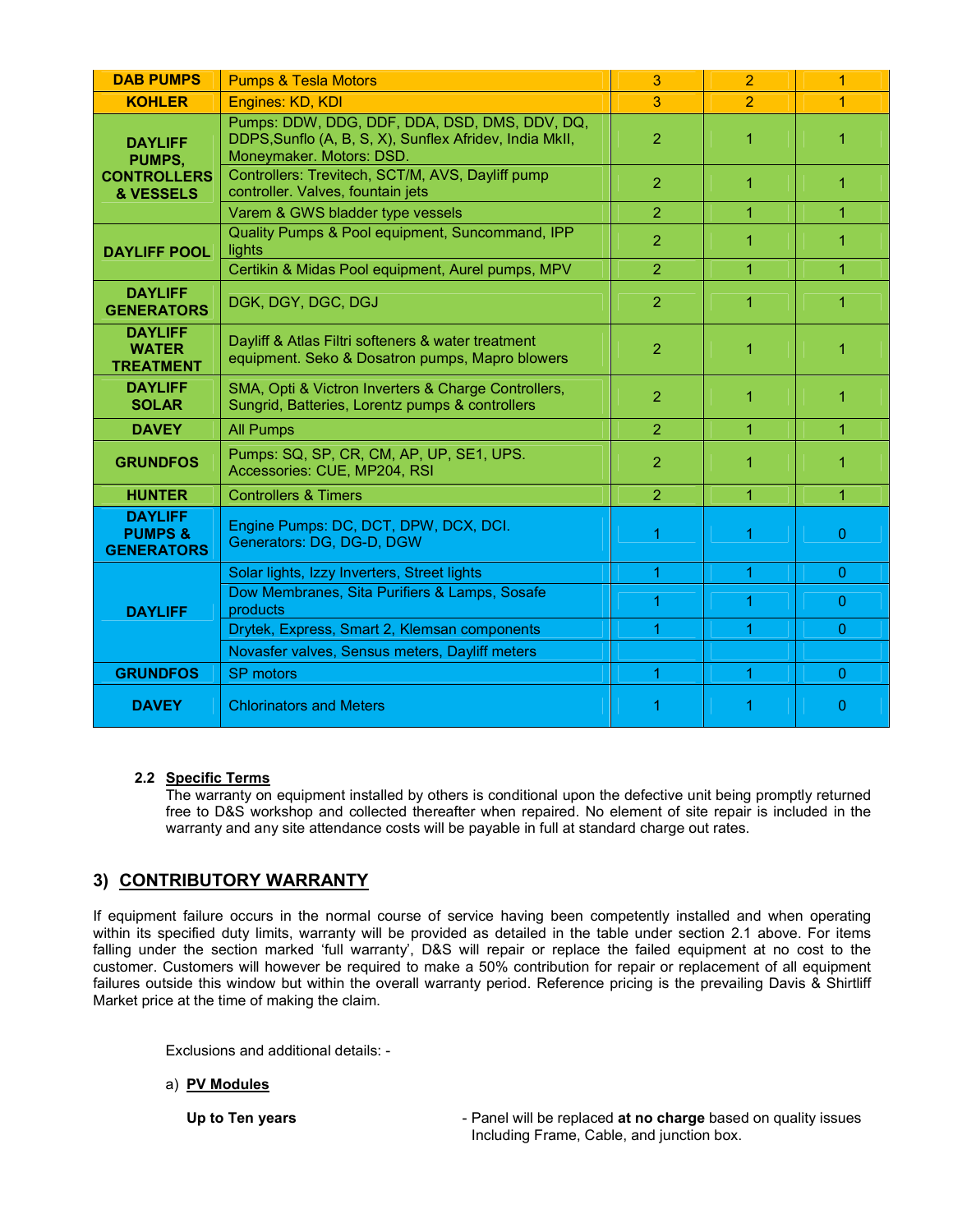Up to Twenty-Five years **Fig. 2018** - Panel will be replaced at 50% of prevailing price based on % 80% of power output of solar panel

#### **Note:**

- × Breakages of panels during transportation and Installation is not covered on warranty.
- × Damage of junction boxes due to either wrong wiring or lightning is not covered on warranty.

#### b) **Dayliff DRO Reverse Osmosis Plants**

Standard warranty on Dayliff Reverse Osmosis Plants is one year from the invoice date. An operator's log must be produced at the point of lodging the claim demonstrating regular use of Dayliff Antiscalant Chemicals as proof of proper plant operations. Davis & Shirtliff will not bear any warranty cost obligation arising from use of chemicals other than those specified during plant design or as a result of improper plant operations.

#### c) **Engines and Generators**

Standard Warranty on fixed speed Engines and Generators is two years or 1,200 running hours (whichever comes first) from the invoice date. A **maintenance chart** must be produced at the point of lodging the claim as a proof of proper maintenance routine. Davis and Shirtliff will not bear any cost obligation resulting from incorrect mounting or storage according to the standard Mounting, Maintenance & Operation Manual.

#### d) **Dayliff Pump Sets and Water Treatment Plants**

Warranty will be applied on the individual components.

#### e) **Electric Motors**

Standard warranty on new electric motors is as detailed by model in table 2.1 above, whether being part of a named product or not, though since motors can fail due to many factors beyond the Company's control, any warranty is conditional upon the following: -

- $\Rightarrow$  The motor is provided with an approved control panel, including an appropriate electro-magnetic starter with correctly rated overload, for all three phase installations and high current cut-out for single phase installations. In addition, for all three phase submersible borehole installations, a high and low voltage plus phase control relay must be provided.
- The pump and control panel is permanently installed with fixed electrical connections. Any installations involving temporary connections will not be covered by the warranty.
- $\Rightarrow$  No claim will be entertained when there is evidence that a motor has operated with electricity supply beyond the manufacturers' specified limits and tolerances for frequency, voltage and phase symmetry, nor when there is evidence of incorrect connection to the power supply.
- Where the named product carries a shorter warranty period than two years, the warranty on the motor will be equivalent to that of the named product.

#### f) **Water Pumps**

Most pumps supplied are designed specifically for applications involving clean, cold (up to 300C) water. **No warranty** will be provided against wear and subsequent damage if the pumped water **does not conform to this condition** unless the pump has been specified by the Company or the manufacturer.

As all pumps are water lubricated **serious damage** can occur if they are run without water. For this reason, the Company specifically excludes itself from any warranty claims where there is evidence that damage to the pump has been caused by running dry or other damage resulting from installation conditions not approved by the manufacturer.

#### **4) EQUIPMENT REPAIRS**

Standard warranty period for all repaired equipment is **three months** from date of collection or installation by the Company provided the warranty claim is attributable to a defect in any spare part fitted during repair. Failures caused by defects in components not repaired are specifically excluded. Also, due to the fact that failure can be caused by many factors beyond the Company's control, the warranty period on re-wound motors is limited to **one month** when equipment re-installation is carried out by the Company and **no warranty** will be given on re-wound motors when re-installed by others.